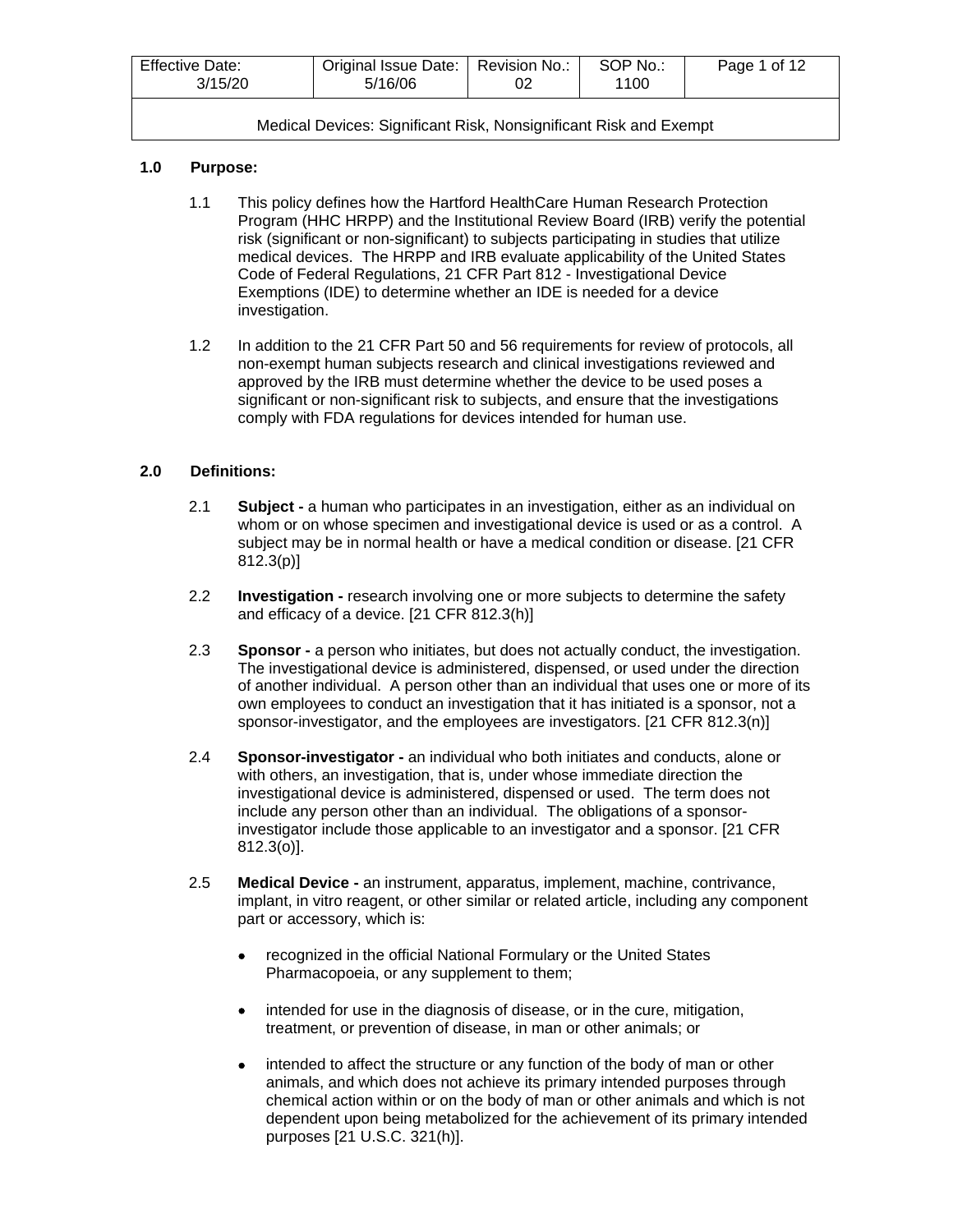| Effective Date:<br>3/15/20                                        | Original Issue Date:   Revision No.:<br>5/16/06 | 02 | SOP No.:<br>1100 | Page 2 of 12 |
|-------------------------------------------------------------------|-------------------------------------------------|----|------------------|--------------|
| Medical Devices: Significant Risk, Nonsignificant Risk and Exempt |                                                 |    |                  |              |

# 2.6 **Custom Device -** a device that:

- Necessarily deviates from devices generally available or from an applicable performance standard or premarket approval requirement in order to comply with the order or an individual physician or dentist;
- Is not generally available to, or generally used by, other physicians or dentists;
- Is not generally available in finished form for purchase or for dispensing upon prescription;
- Is not offered for commercial distribution through labeling or advertising; and
- Is intended for use by an individual patient named in the order of a physician or dentist, and is to be made in a specific form for that patient, or is intended to meet the special needs of the physician or dentist in the course of professional practice.
- 2.7 **Investigational Device -** a device, including a transitional device that is the object of an investigation.

# **3.0 Procedure:**

- 3.1 Classification of Medical Devices:
	- 3.1.1 In accordance with the Federal Food, Drug and Cosmetic Act, all medical devices are placed into one of three regulatory classes based on the level of control necessary to ensure safety and effectiveness of the device.
	- 3.1.2 Devices in all three classes are subject to general controls which require, in part, that companies:
		- 3.1.2.1 Register their establishments and list the medical devices they market with the FDA;
		- 3.1.2.2 Manufacture their devices in accordance with Good Manufacturing Practices; and
		- 3.1.2.3 Label their devices in accordance with labeling requirements.
	- 3.1.3 Class I devices are subject only to general controls. They represent the lowest potential for harm and are simpler in design than Class II or Class III devices. Examples include elastic bandages, examination gloves and hand-held surgical instruments.
	- 3.1.4 Class II devices are those for which general controls alone are insufficient to provide a reasonable assurance of safety and effectiveness. In addition to complying with general controls, these devices are also subject to special controls identified by the FDA, which may include special labeling requirements, performance standards and postmarket surveillance. Examples include powered wheelchairs, infusion pumps and surgical drapes.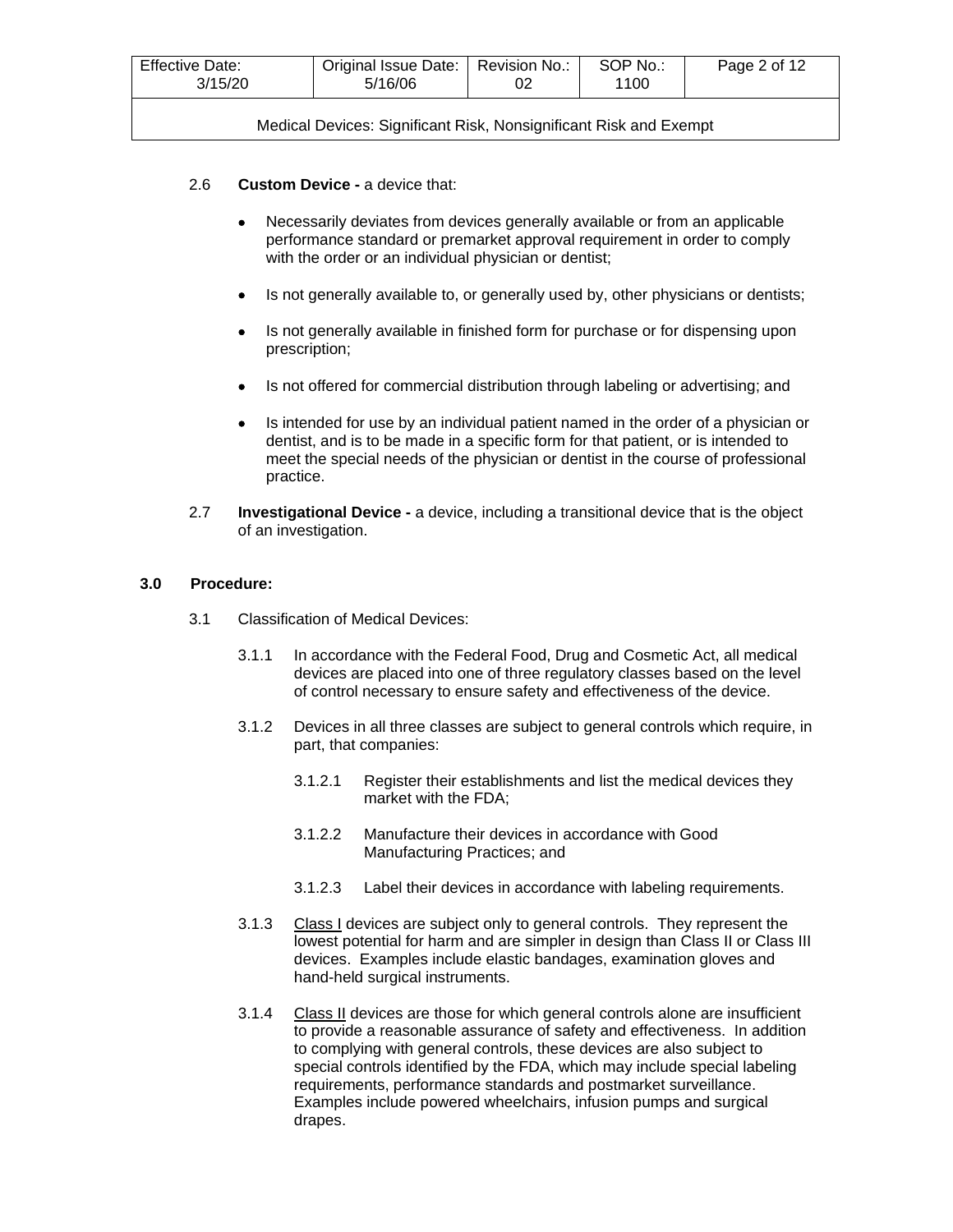| <b>Effective Date:</b> | Original Issue Date: | Revision No.: | SOP No.: | Page 3 of 12 |
|------------------------|----------------------|---------------|----------|--------------|
| 3/15/20                | 5/16/06              | 02            | 1100     |              |
|                        |                      |               |          |              |

- 3.1.5 Class III devices are those for which insufficient information exists to determine that general or special controls are sufficient to provide a reasonable assurance of safety and effectiveness. Examples include replacement heart valves, silicone gel-filled breast implants, and implanted cerebellar stimulators.
- 3.1.6 Medical devices also include diagnostic products. Examples include in vitro diagnostic reagents and test kits such as pregnancy test kits.
- 3.2 A premarket notification, or 510(k), is submitted to FDA before a manufacturer proposes to market a medical device. If FDA agrees that the new device is substantially equivalent to a legally marketed device for which premarket approval is not required, the manufacturer may market it immediately. However, if clinical data are necessary to demonstrate substantial equivalence, the clinical study must comply with the IDE, IRB, and human subject protection (informed consent and additional safeguards for children in research) regulations (21 CFR Parts 812, 56 and 50).
- 3.3 A premarket approval (PMA) application is the most stringent type of device marketing application for medical devices. FDA approves a PMA if it determines that the application contains sufficient valid scientific evidence to provide reasonable assurance that the device is safe and effective for its intended use(s).
	- 3.3.1 Until a PMA is issued, the device may only be distributed for investigational use. Therefore, any clinical study must comply with the IDE, IRB, and human subject protection (informed consent and additional safeguards for children in research) regulations (21 CFR Parts 812, 56 and 50).
- 3.4 Three types of studies are described in the regulations at 21 CFR Part 812:
	- 3.4.1 Significant risk (SR)device studies,
	- 3.4.2 Nonsignificant risk (NSR) device studies, and
	- 3.4.3 Exempt studies
- 3.5 A **significant risk device** is an investigational device that:
	- 3.5.1 Is intended as an implant and presents a potential for serious risk to the health, safety or welfare of a subject;
	- 3.5.2 Is purported or represented to be for a use in supporting or sustaining human life and presents a potential for serious risk to the health, safety, or welfare of a subject; or
	- 3.5.3 Is for a use of substantial importance in diagnosing, curing, mitigating, or treating disease, or otherwise preventing impairment of human health and presents a potential for serious risk to the health, safety, or welfare of a subject; or
	- 3.5.4 Otherwise presents potential for serous risk to the health, safety, or welfare of a subject.
- 3.6 Sponsors of investigational SR device studies are required to get an approved IDE from FDA before starting their study. (FDA assigns each IDE a number – for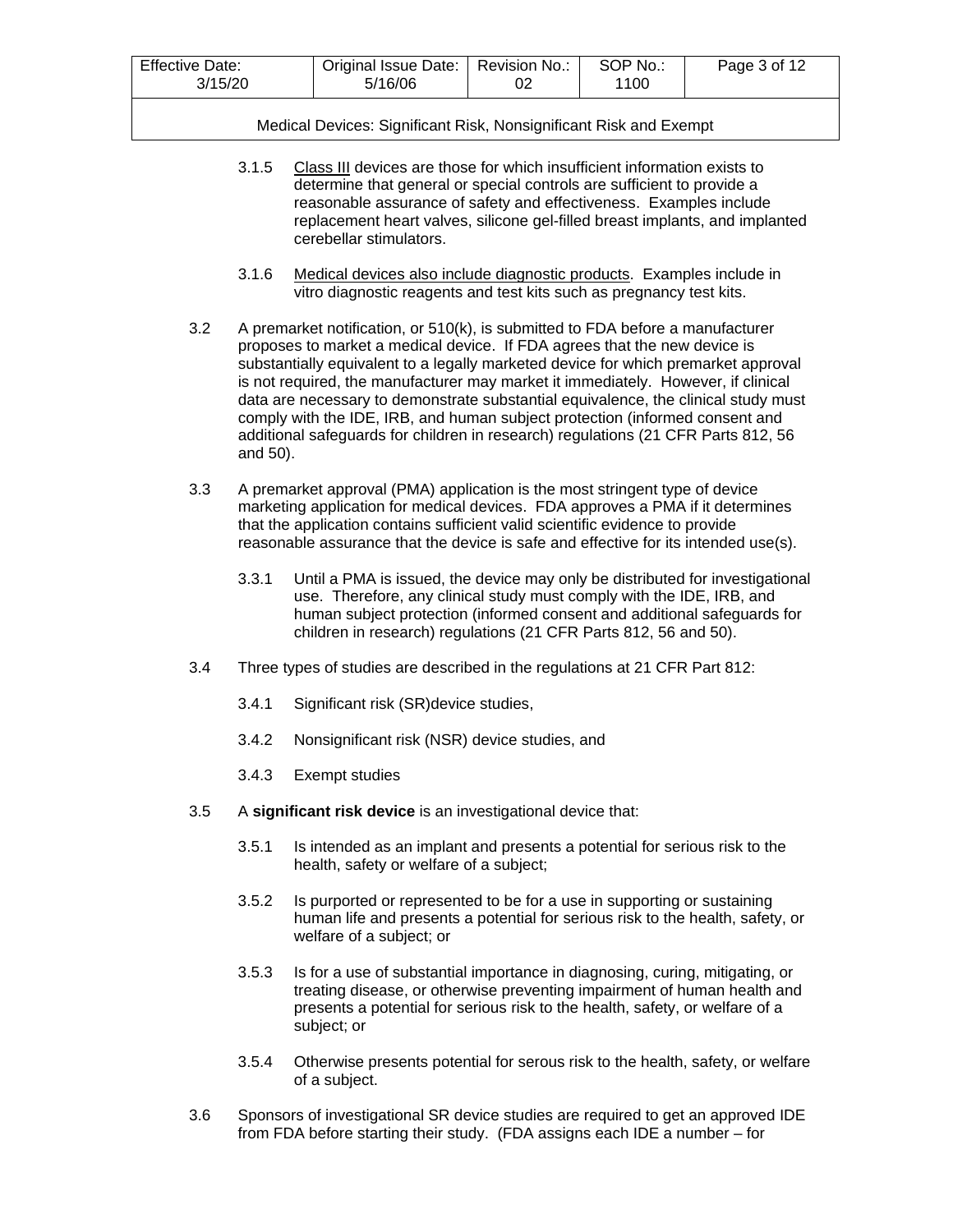| <b>Effective Date:</b> | Original Issue Date: | Revision No.: | SOP No.: | Page 4 of 12 |
|------------------------|----------------------|---------------|----------|--------------|
| 3/15/20                | 5/16/06              | 02            | 1100     |              |
|                        |                      |               |          |              |

example #GXX0000, where XX denotes the year of the submission). Sponsors and clinical investigators of these studies must comply with the regulations at 21 CFR Part 812, *Investigational Device Exemptions*.

- 3.7 If FDA disapproves an IDE, FDA's letter will describe the reasons for the disapproval. If the sponsor submits an IDE amendment satisfactorily addressing the issues in FDA's letter, the agency sends an IDE approval letter to the sponsor. **The study may not start until both the FDA and the IRB have given approval.**
	- Note: A conditional approval letter from the FDA allows the study to begin if the study is approved by the IRB, but requires the sponsor to provide additional clarifying information in order to obtain full approval for the study.
- 3.8 The IRB does not have to make the SR or NSR determination if the FDA has already made the risk determination. Most often, clinical investigators submit SR device investigations for IRB review after the study has already received IDE approval from FDA.
- 3.9 To ensure the SR device investigations have an FDA-approved IDE, the clinical investigator must submit a copy of the FDA's IDE approval letter to the IRB before final approval is given.
- 3.10 The IRB may be requested to review a SR device study before the sponsor receives FDA approval of an IDE submission. Because there is a possibility that the FDA may not approve the IDE or may request significant changes to the research protocol, the IRB will need to re-evaluate the protocol prior to final approval. This eliminates the risk that subjects are mistakenly enrolled before the FDA approves the IDE.
- 3.11 A **nonsignificant risk device** is an investigational device that does not meet the definition of a SR device.
	- 3.11.1 If the IRB determines the investigational medical device study poses a NSR, the sponsor does not need to submit an IDE to the FDA before starting the study, and the IRB may continue to review the study under 21 CFR 56.109 and 21 CFR 56.111.
	- 3.11.2 FDA considers an NSR device study to have an approved IDE after IRB approval and when sponsors meet the abbreviated requirements at 21 CFR 812.2(b). In most cases, the FDA is not aware of NSR studies.
- 3.12 The IRB considers the following information in determining whether a device study poses a SR or NSR:
	- 3.12.1 The sponsor's description of why the study is not SR. (*Is the sponsor basing the risk determination on the proposed use of the device in the investigation, and not just on the device alone?*)
	- 3.12.2 Whether the proposed NSR research study meets the definition of "significant risk" as defined in Section 3.5 above. (*What is the nature of harm that may result from use of the device? Does the study present a potential for serious risk to the health, safety, or welfare of a subject?*)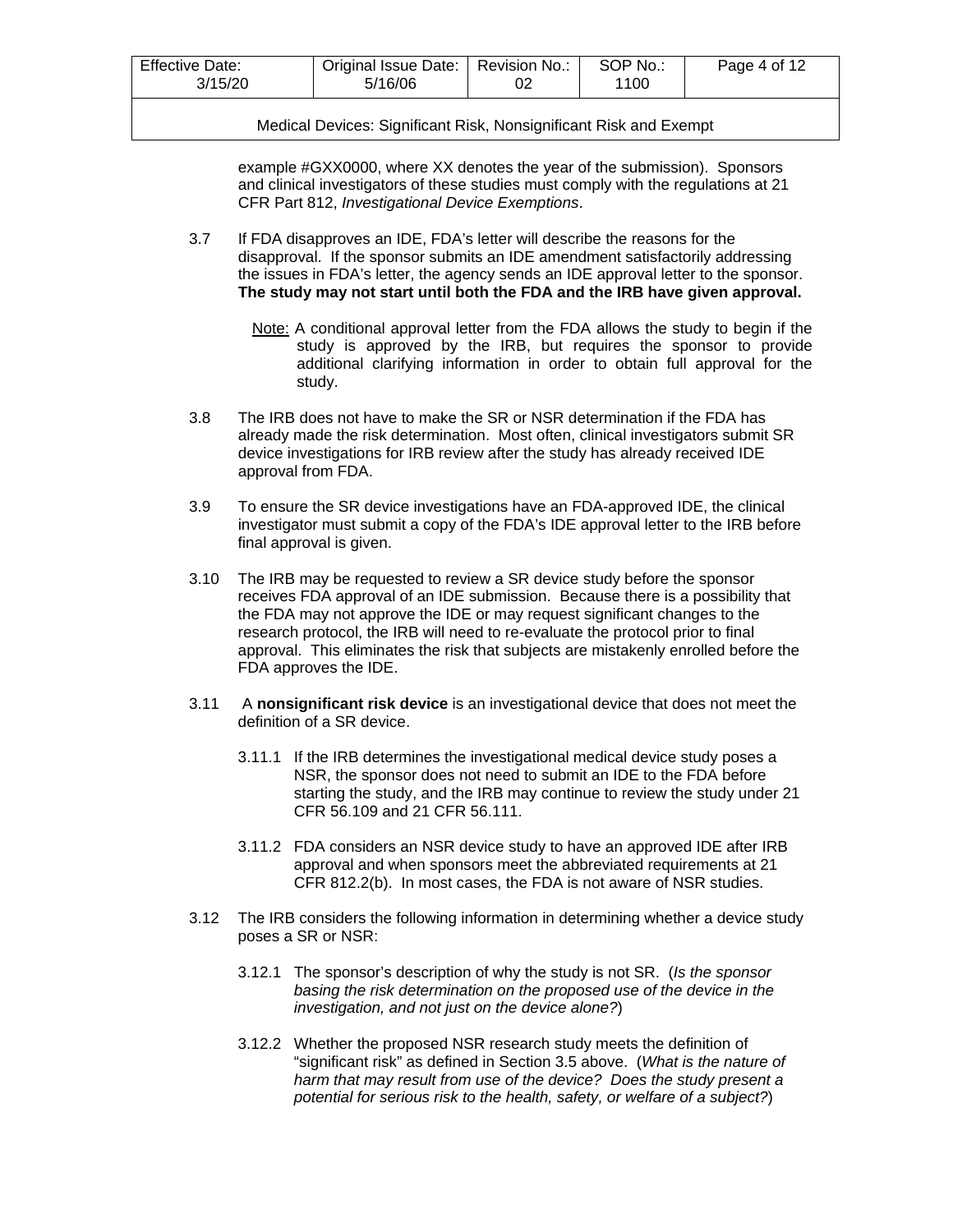| <b>Effective Date:</b> | Original Issue Date: | Revision No.: | SOP No.: | Page 5 of 12 |
|------------------------|----------------------|---------------|----------|--------------|
| 3/15/20                | 5/16/06              | 02            | 1100     |              |
|                        |                      |               |          |              |

- 3.12.3 The proposed use of the device as well as any protocol related procedures and tests, not just the device alone. (*What is the potential for harm that the procedure could cause as well as the harm that could be caused by the device?*)
- 3.12.4 Additional information from the sponsor, such as a description of the device, reports of prior investigations with the device, a description of the patient selection criteria and monitoring procedures, the FDA's assessment of the risk if such an assessment has been made, etc. (*Will the subject need to undergo an additional procedure as part of the investigational study, for example, a surgical procedure?*)
- 3.13 If the IRB reviews a protocol that is submitted as a NSR device and the IRB disagrees with the determination made by the sponsor, the investigator and where appropriate, the sponsor, are notified that the study involves a significant risk device.
	- 3.13.1 The sponsor is responsible for submitting an IDE to the FDA, or, if electing not to proceed with the study, notifies the FDA of the SR determination.
	- 3.13.2 The study may not be approved until the FDA has reviewed and either granted the IDE or determines that the device is, in fact, NSR.
	- 3.13.3 Once the IDE is granted, the IRB may continue to review the study under 21 CFR 56.109 and 21 CFR 56.111.
- 3.14 An **Exempt Study** is one in which the sponsor and investigator are exempt from the requirements of 21 CFR Part 812, with the exception of Part 812.119 (disqualification of a clinical investigator). Examples of exempt studies are consumer preference testing, testing of a device modification, or testing of two or more devices in commercial distribution if the testing does not collect safety or effectiveness data or put subjects at risk [21 CFR 812.2(c)(4)]
	- 3.14.1 Studies of an already cleared medical device or a PMA approved device in which the device is used or investigated in accordance with the indications in the cleared labeling  $[21$  CFR  $812.2(c)(1)(2)]$  are exempt.
	- 3.14.2 Diagnostic device studies (e.g., in vitro diagnostic studies) under certain circumstances are exempt as long as the sponsor complies with the requirements for labeling, and if the testing is (i) noninvasive; (ii) does not require an invasive sampling procedure that presents significant risk; (iii) does not by design or intention introduce energy into a subject; and (iv) is not used as a diagnostic procedure without confirmation of the diagnosis by another, medically established diagnostic product or procedure. [21 CFR 812.2(c)(3)]
	- 3.14.3 Studies of a cleared device for a **new use** must comply with the human subject protection (informed consent and additional safeguards for children in research), IRB and IDE regulations.
- 3.15 IDE exempt studies that are being conducted to collect data to support either a clinical investigation or a marketing application must comply with the requirements for IRB review and the requirements for informed consent.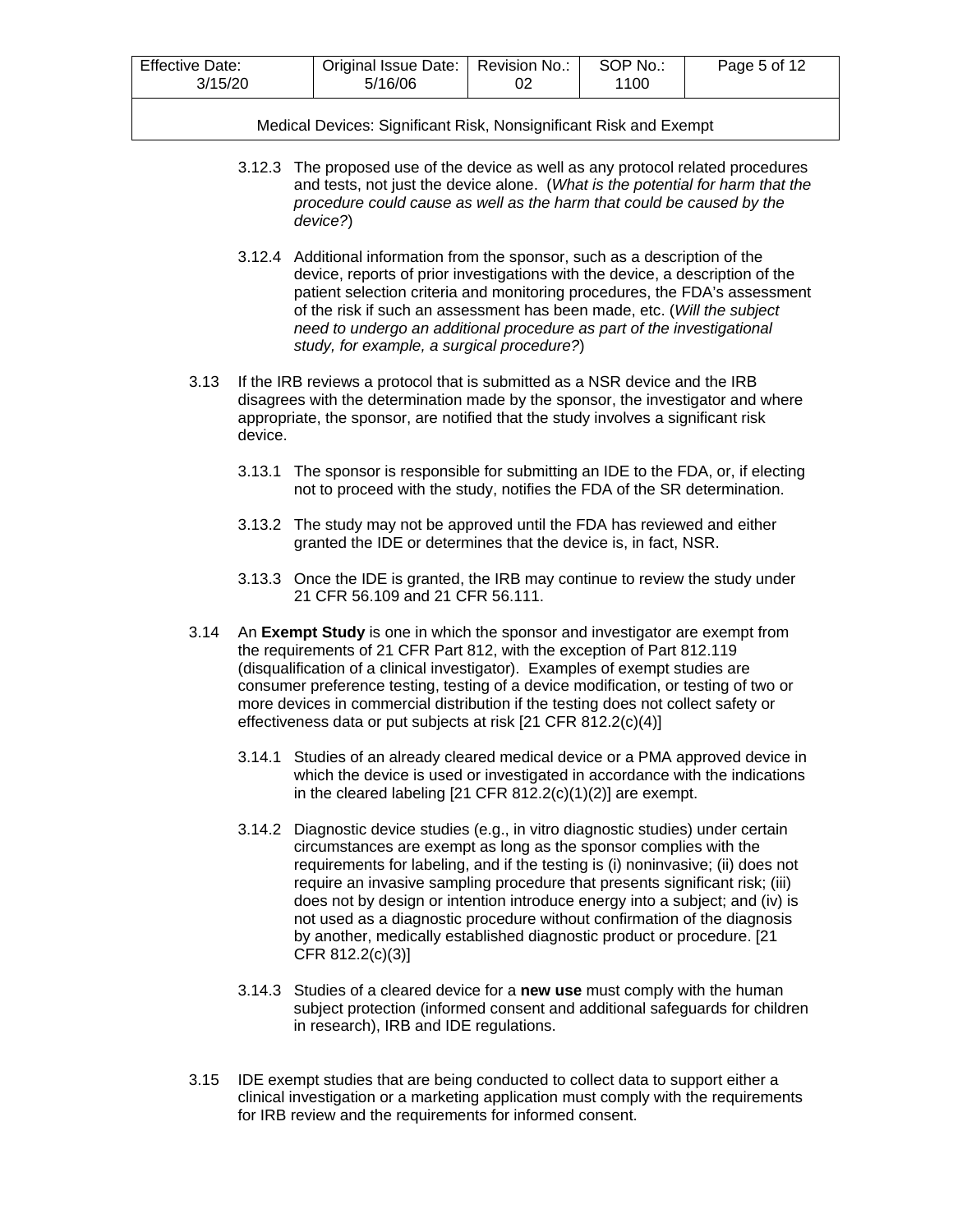| <b>Effective Date:</b> | Original Issue Date: | Revision No.: | SOP No.: | Page 6 of 12 |
|------------------------|----------------------|---------------|----------|--------------|
| 3/15/20                | 5/16/06              | 02            | 1100     |              |
|                        |                      |               |          |              |

- 3.16 When a physician uses a legally marketed device outside its labeling (off-label) to treat a patient and no research is being done, IRB review is not required. The IRB may choose on its own initiative to review such use.
- 3.17 When off-label use of a legally marketed device is part of a research study collecting safety and effectiveness data involving human subjects, IRB review and approval is required.
- 3.18 Custom devices made in a specific form for a given patient on the order of a physician or dentist as part of their professional practice are not subject to the requirements for device investigations **unless** the devices are being evaluated for safety and effectiveness. In such cases, custom devices are subject to the requirements of device investigations as described above.
- 3.19 Non-FDA approved devices used in research to study human physiology are not subject to the 812 IDE regulations, but must meet the criteria for NSR devices to be used in human subjects. When the device is electrically powered, the device must also be evaluated for electrical safety by the Biomedical Engineering department.
- 3.20 Non-Hospital Inventory FDA-Approved Medical Devices Used for monitoring or Data Collection:
	- 3.20.1 Commercially available FDA-approved medical devices used in research according to the FDA-approved labeling are not subject to the 812 IDE regulations, but must meet the same hospital safety standards as medical devices being used for patient care and as such are subject to the requirements of the Hartford Hospital Standards Committee.
- 3.21 Once the risk status of a device that is to be used in a research study involving human subjects is determined, the IRB may continue to review the study under 21 CFR 56.109 and 21 CFR 56.11.
- 3.22 The IRB minutes will document the rationale for the SR/NSR determination and subsequent approval or disapproval for the clinical investigation.

## **4.0 Documentation:**

- 4.1 Research Administration will maintain all records related to the implementation of this policy, electronic communications and notifications to investigators, funding or regulatory agencies, etc.
- 4.2 Records will be archived for a period of at least six (6) years following the termination or completion of the research activities.

## **5.0 References:**

- 5.1 21 CFR 50 *Protection of Human Subjects*
- 5.2 21 CFR 56 *Institutional Review Boards*
- 5.3 21 CFR Part 812 *Investigational Device Exemptions*
- 5.4 FDA Information Sheet Guidance For IRBs, Clinical Investigators, and Sponsors Frequently Asked Questions About Medical Devices (January 2006) <http://www.fda.gov/downloads/RegulatoryInformation/Guidances/UCM127067.pdf>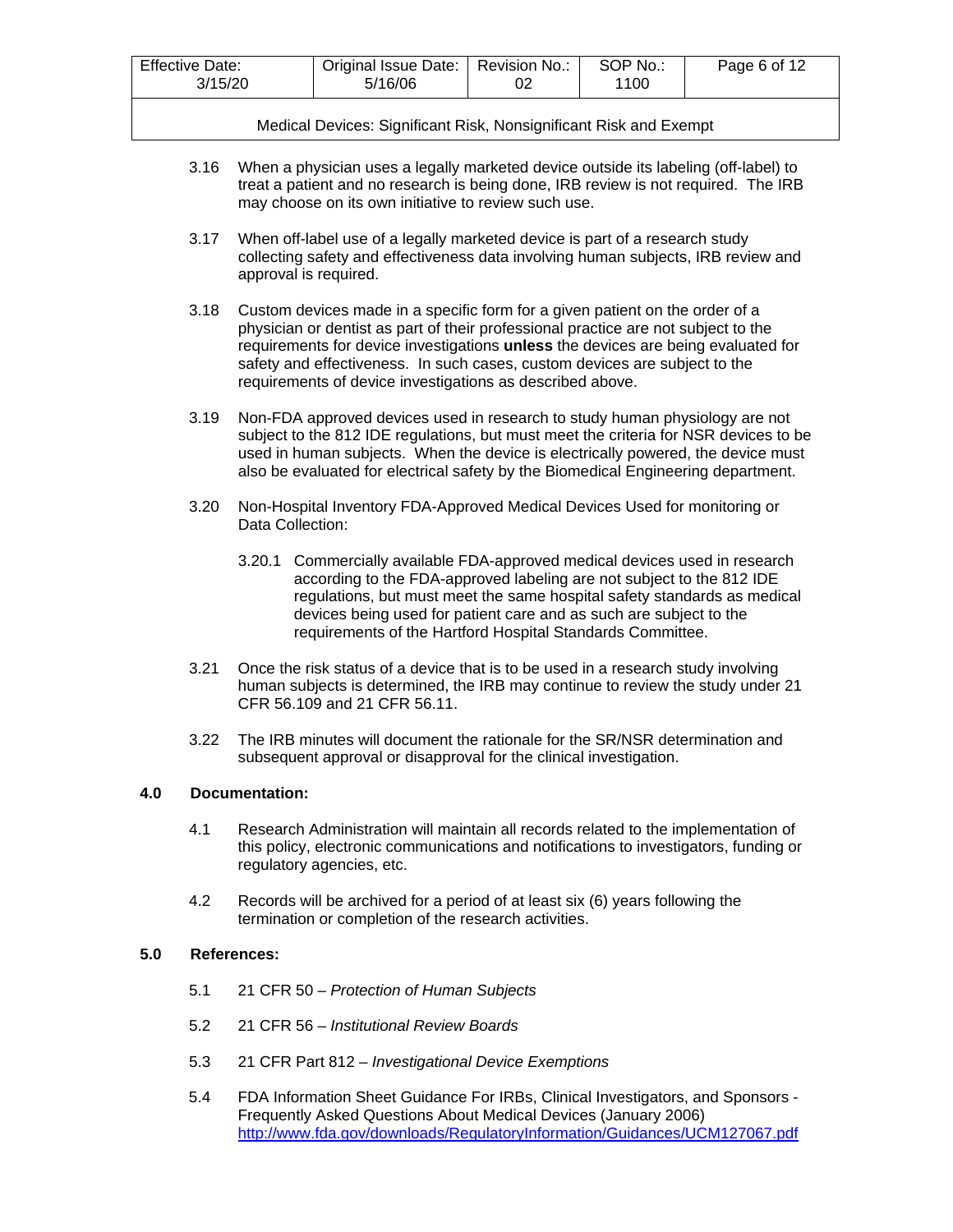| <b>Effective Date:</b><br>3/15/20                                 | Original Issue Date:   Revision No.:<br>5/16/06 |  | SOP No.:<br>1100 | Page 7 of 12 |
|-------------------------------------------------------------------|-------------------------------------------------|--|------------------|--------------|
| Medical Devices: Significant Risk, Nonsignificant Risk and Exempt |                                                 |  |                  |              |

- 5.5 FDA Information Sheet Guidance For IRBs, Clinical Investigators, and Sponsors Significant Risk and Nonsignificant Risk Medical Device Studies (January 2006) <http://www.fda.gov/downloads/RegulatoryInformation/Guidances/UCM126418.pdf>
- 5.6 Institutional Review Board Management and Function, Bankert, E. A., Amdur, R. J., 2<sup>nd</sup> Edition, 2006

# **6.0 Attachments:**

Examples of NSR/SR Devices

# **7.0 Revision History:**

| Rev# | <b>Initials</b> | <b>Effective Date</b> | <b>Description of Change(s)</b>                |
|------|-----------------|-----------------------|------------------------------------------------|
| 01   | EHP             | 7/1/11                | Conversion to new policy template; significant |
|      |                 |                       | expansion of policy                            |
| 02   | CLB             | 3/15/20               | General review.                                |

Element I.7.A.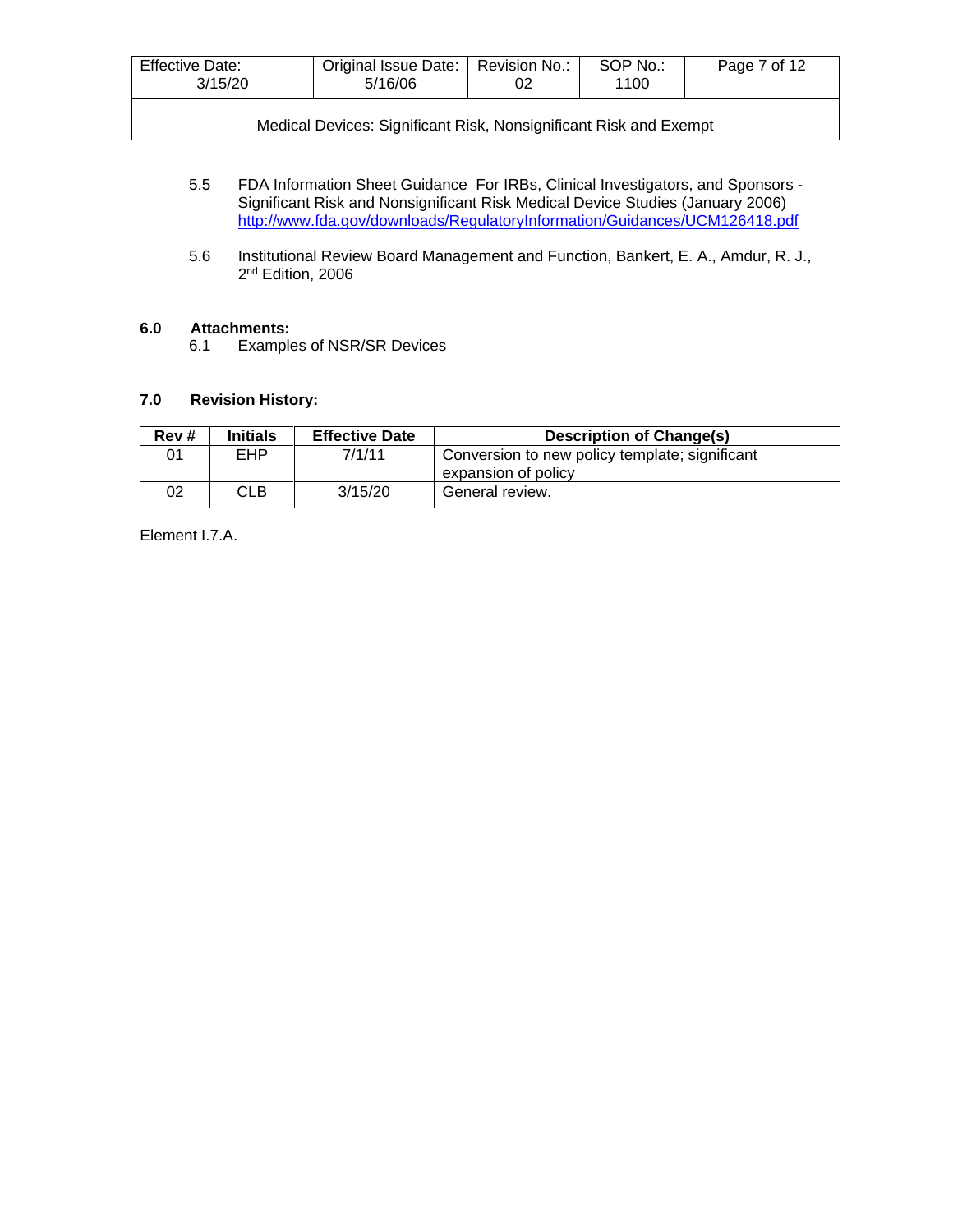# **Examples of NSR/SR Devices**

The following examples are provided to assist sponsors and IRBs in making SR/NSR determinations. The list includes many commonly used medical devices. Inclusion of a device in the NSR category should not be viewed as a conclusive determination, because the proposed use of a device in a study is the ultimate determinant of the potential risk to subjects. It is unlikely that a device included in the SR category could be deemed NSR due to the inherent risks associated with most such devices.

# **NONSIGNIFICANT RISK DEVICES**

- Low Power Lasers for treatment of pain (Note: an IDE is required when safety and effectiveness data are collected which will be submitted in support of a marketing application.)
- Caries Removal Solution
- Daily Wear Contact Lenses and Associated Lens Care Products not intended for use directly in the eye (e.g., cleaners; disinfecting, rinsing and storage solutions)
- Contact Lens Solutions intended for use directly in the eye (e.g., lubricating/rewetting solutions) using active ingredients or preservation systems with a history of prior ophthalmic/contact lens use or generally recognized as safe for ophthalmic use
- Conventional Gastroenterology and Urology Endoscopes and/or Accessories
- Conventional Laparoscopes, Culdoscopes, and Hysteroscopes
- Dental Filling Materials, Cushions or Pads made from traditional materials and designs
- Denture Repair Kits and Realigners
- Digital Mammography (Note: an IDE is required when safety and effectiveness data are collected which will be submitted in support of a marketing application.)
- Electroencephalography (e.g., new recording and analysis methods, enhanced diagnostic capabilities)
- **Externally Worn Monitors for Insulin Reactions**
- Functional Electrical Neuromuscular Stimulators
- General Biliary Catheters
- General Urological Catheters (e.g., Foley and diagnostic catheters)
- Jaundice Monitors for Infants
- Magnetic Resonance Imaging (MRI) Devices within FDA specified parameters
- Menstrual Pads (Cotton or Rayon only)
- Menstrual Tampons (Cotton or Rayon only)
- Nonimplantable Electrical Incontinence Devices
- Nonimplantable Male Reproductive Aids with no components that enter the vagina
- Ob/Gyn Diagnostic Ultrasound within FDA approved parameters
- Transcutaneous Electric Nerve Stimulation (TENS) Devices for treatment of pain
- Wound Dressings, excluding absorbable hemostatic devices and dressings (also excluding Interactive Wound and Burn Dressings)

# **SIGNIFICANT RISK DEVICES**

## GENERAL MEDICAL USE

- **Catheters** 
	- o Urology urologic with antiinfective coatings
	- o General Hospital longterm percutaneous, implanted, subcutaneous and intravascular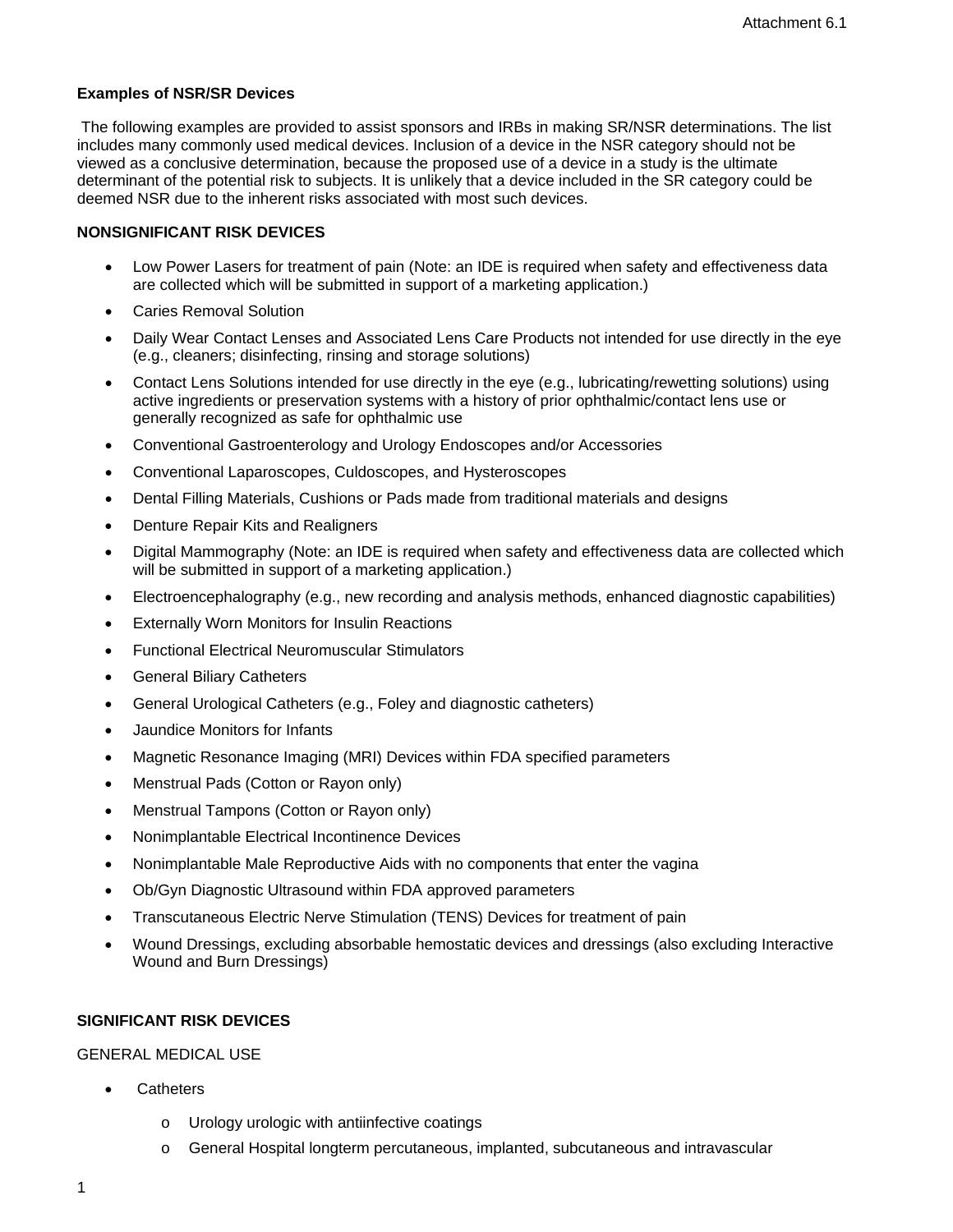- o Neurological cerebrovascular, occlusion balloon
- o Cardiology transluminal coronary angioplasty, intraaortic balloon with control system
- Collagen Implant Material for use in ear, nose and throat, orthopedics, plastic surgery, urological and dental applications
- Surgical Lasers for use in various medical specialties
- Tissue Adhesives for use in neurosurgery, gastroenterology, ophthalmology, general and plastic surgery, and cardiology

#### ANESTHESIOLOGY

- Breathing Gas Mixers
- **Bronchial Tubes**
- Electroanesthesia Apparatus
- Epidural and Spinal Catheters
- Epidural and Spinal Needles
- Esophageal Obturators
- Gas Machines for anesthesia or analgesia
- High Frequency Jet Ventilators greater than 150 BPM
- Rebreathing Devices
- Respiratory Ventilators
- Tracheal Tubes

## CARDIOVASCULAR

- Aortic and Mitral Valvuplasty Catheters
- Arterial Embolization Devices
- Cardiac Assist Devices: artificial heart (permanent implant and short term use), cardiomyoplasty devices, intraaortic balloon pumps, ventricular assist devices
- Cardiac Bypass Devices: oxygenators, cardiopulmonary nonroller blood pumps, closed chest devices
- Cardiac Pacemaker/Pulse Generators: antitachycardia, esophageal, external transcutaneous, implantable
- Cardiopulmonary Resuscitation (CPR) Devices
- Cardiovascular/Intravascular Filters
- Coronary Artery Retroperfusion Systems
- Coronary Occluders for ductus arteriosus, atrial and septal defects
- Coronary and Peripheral Arthrectomy Devices
- Extracorporeal Membrane Oxygenators (ECMO)
- Implantable Cardioverters/Defibrillators
- Laser Coronary and Peripheral Angioplasty Devices
- Myoplasty Laser Catheters
- Organ Storage/Transport Units
- Pacing Leads
- Percutaneous Conduction Tissue Ablation Electrodes
- Peripheral, Coronary, Pulmonary, Renal, Vena Caval and Peripheral Stents
- Replacement Heart Valves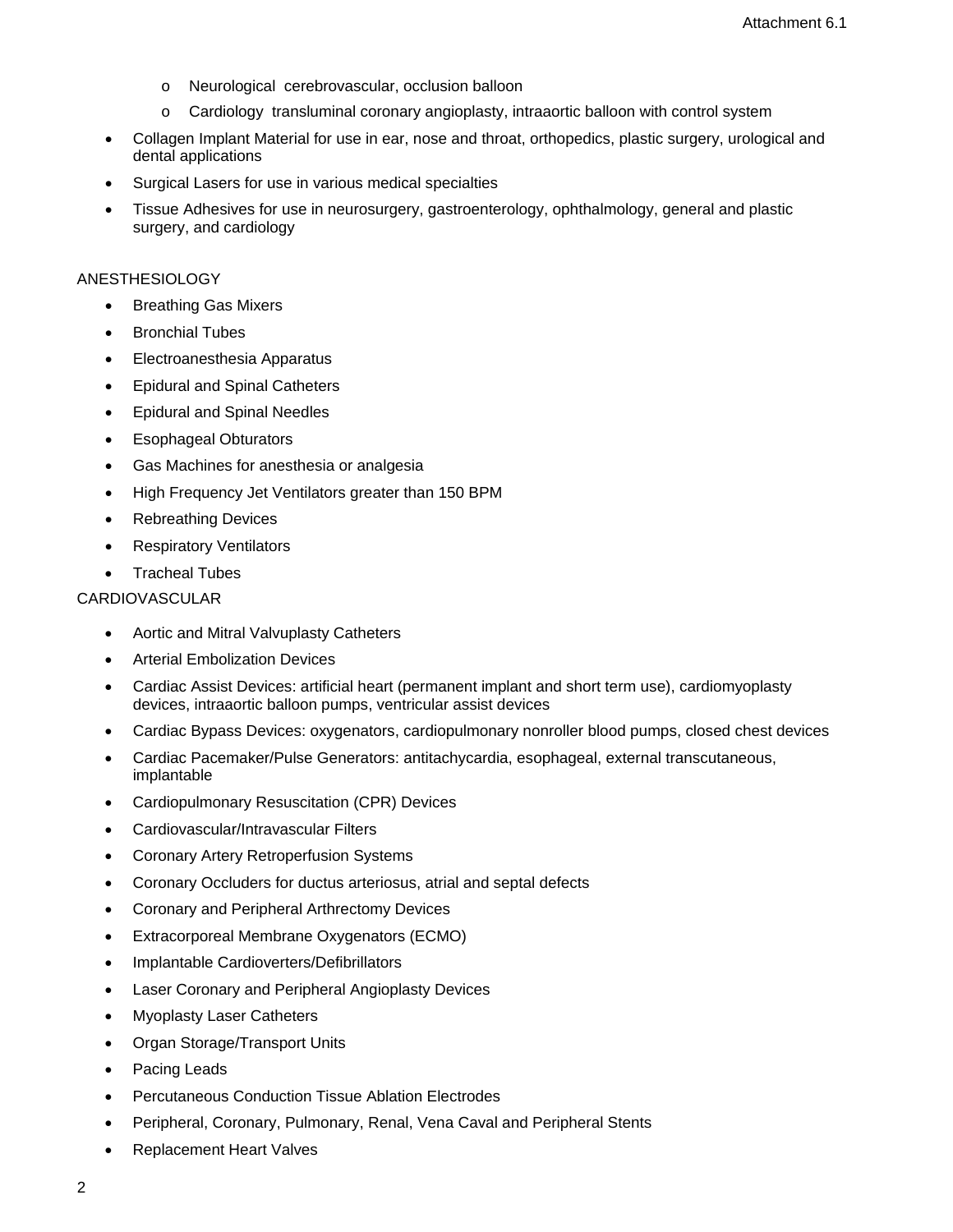- RF Catheter Ablation and Mapping Systems
- Ultrasonic Angioplasty Catheters
- Vascular and Arterial Graft Prostheses
- Vascular Hemostasis Devices

# DENTAL

- Absorbable Materials to aid in the healing of periodontal defects and other maxillofacial applications
- Bone Morphogenic Proteins with and without bone, e.g., Hydroxyapatite (HA)
- Dental Lasers for hard tissue applications
- Endosseous Implants and associated bone filling and augmentation materials used in conjunction with the implants
- Subperiosteal Implants
- Temporomandibular Joint (TMJ) Prostheses

EAR, NOSE AND THROAT

- Auditory Brainstem Implants
- Cochlear Implants
- Laryngeal Implants
- Total Ossicular Prosthesis Replacements

GASTROENTEROLOGY AND UROLOGY

- Anastomosis Devices
- Balloon Dilation Catheters for benign prostatic hyperplasia (BPH)
- **Biliary Stents**
- Components of Water Treatment Systems for Hemodialysis
- Dialysis Delivery Systems
- Electrical Stimulation Devices for sperm collection
- Embolization Devices for general urological use
- **Extracorporeal Circulation Systems**
- Extracorporeal Hyperthermia Systems
- Extracorporeal Photopheresis Systems
- Femoral, Jugular and Subclavian Catheters
- Hemodialyzers
- Hemofilters
- Implantable Electrical Urinary Incontinence Systems
- Implantable Penile Prostheses
- Injectable Bulking Agents for incontinence
- Lithotripters (e.g., electrohydraulic extracorporeal shockwave, laser, powered mechanical, ultrasonic)
- Mechanical/Hydraulic Urinary Incontinence Devices
- Penetrating External Penile Rigidity Devices with components that enter the vagina
- Peritoneal Dialysis Devices
- Peritoneal Shunt
- Plasmapheresis Systems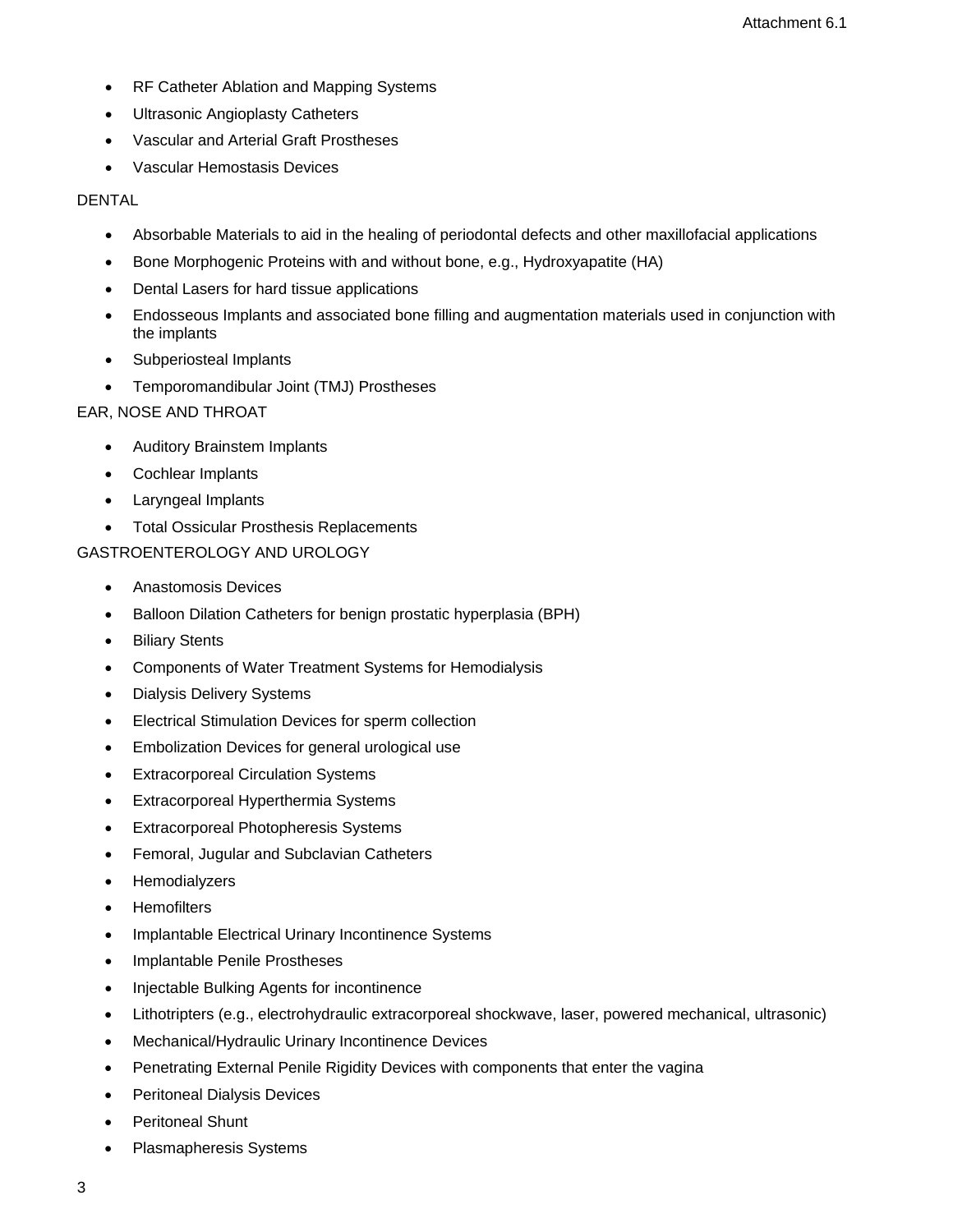- Prostatic Hyperthermia Devices
- Urethral Occlusion Devices
- Urethral Sphincter Prostheses
- Urological Stents (e.g., ureteral, prostate)

# GENERAL AND PLASTIC SURGERY

- Absorbable Adhesion Barrier Devices
- Absorbable Hemostatic Agents
- Artificial Skin and Interactive Wound and Burn Dressings
- Injectable Collagen
- Implantable Craniofacial Prostheses
- Repeat Access Devices for surgical procedures
- Sutures

# GENERAL HOSPITAL

- Implantable Vascular Access Devices
- Infusion Pumps (implantable and closedloop depending on the infused drug)

# NEUROLOGICAL

- Electroconvulsive Therapy (ECT) Devices
- Hydrocephalus Shunts
- Implanted Intracerebral/Subcortical Stimulators
- Implanted Intracranial Pressure Monitors
- Implanted Spinal Cord and Nerve Stimulators and Electrodes

## OBSTETRICS AND GYNECOLOGY

- Antepartum Home Monitors for NonStress Tests
- Antepartum Home Uterine Activity Monitors
- Catheters for Chorionic Villus Sampling (CVS)
- Catheters Introduced into the Fallopian Tubes
- Cervical Dilation Devices
	- Contraceptive Devices:
		- o Cervical Caps
		- o Condoms (for men) made from new materials (e.g., polyurethane)
		- o Contraceptive In Vitro Diagnostics (IVDs)
		- o Diaphragms
		- o Female Condoms
		- o Intrauterine Devices (IUDs)
		- o New Electrosurgical Instruments for Tubal Coagulation
		- o New Devices for Occlusion of the Vas Deferens
		- o Sponges
		- o Tubal Occlusion Devices (Bands or Clips)
- Devices to Prevent Postop Pelvic Adhesions